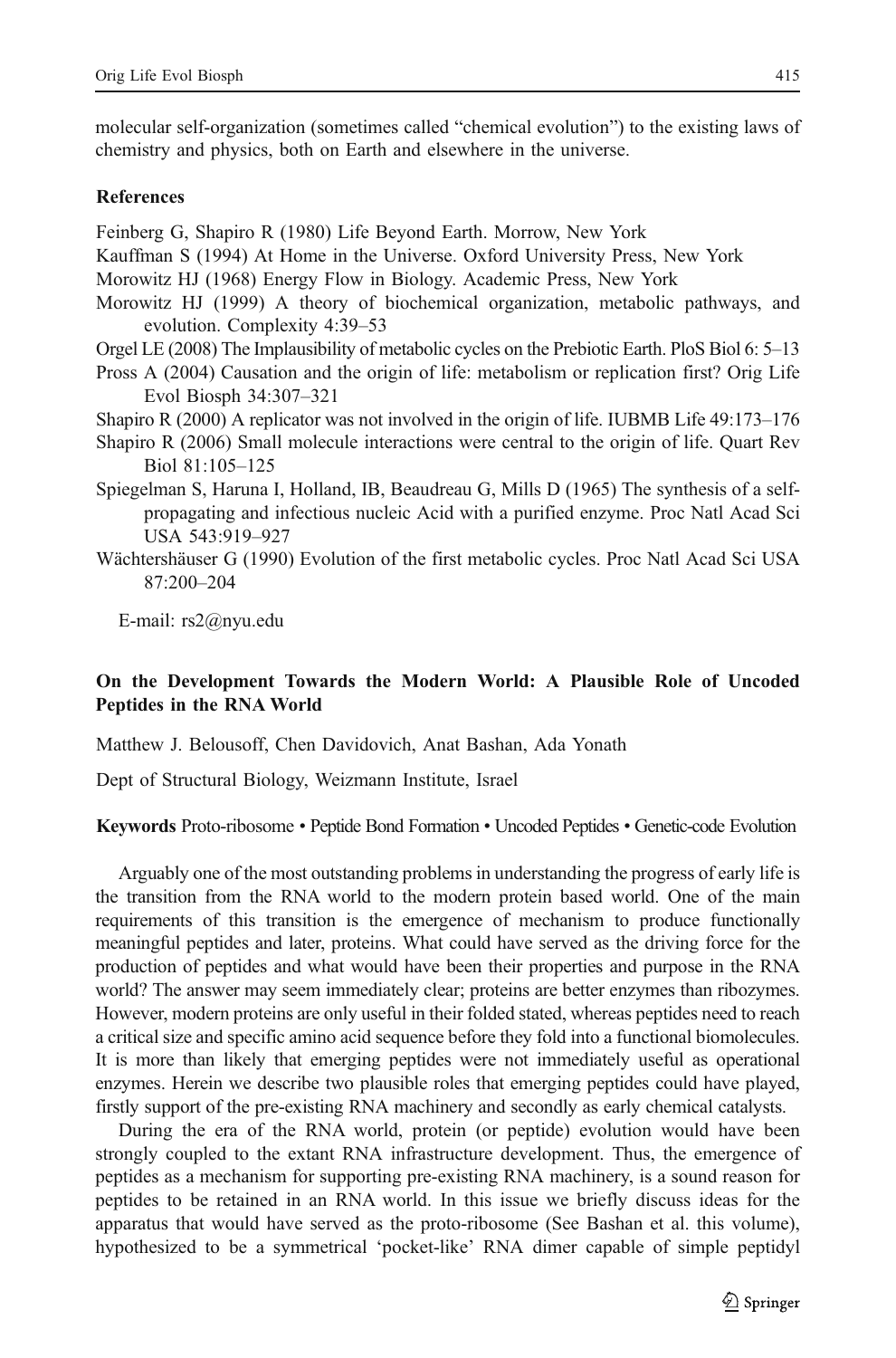transfer and elongation, in essence non-coded peptide production (Agmon, et al. 2006, Agmon et al. 2005; Bashan et al. 2003).

What potential role would these early peptides have played? Some clues may surface from examination of ribosomal proteins in the structure of modern ribosomes, (Figure 1) where r-proteins are located at the interfaces of A-minor RNA-RNA interactions, namely Adenine and the minor groove of an RNA double helix (Nissen et al. 2001). It has been proposed that the bulk of the rRNA evolved via extensions of such A-minor interactions (Bokov et al. 2009) and it is more than likely that the initial proto-ribosome dimer was held together by similar RNA-RNA interactions. However, these interactions are mediated by only 4–6 hydrogen bonds, hence, for efficient function under changing environmental conditions over a significantly long period additional support can be advantageous. In the example of L2 and L36 in the 50S subunit of D. Radiodurans, the bulk of the RNA-protein interactions are mediated by positively charged residues. Interestingly, as with most ribosomal proteins, L2 and L36 are lysine, arginine and histidine rich, likely due to their greater propensity to form favorable complimentarity between their positive charge and the negatively charged phosphate ester backbone.



Fig. 1 A portion of the rRNA and proteins surrounding the peptidyl transferase centre in the 50S ribosomal subunit of Deinococcus Radiodurans, highlighting the stabilization of the A-minor interactions (in red box) by rProteins L2 and L36. Shown in the lower boxes is the RNA stabilized by positively charged amino acids side chains. The blue and green ribbons indicate the RNA backbone, the grey ribbons indicate the C-alpha positions of the proteins, with selected sidechains visible (PDB entry: 2ZJR) (Harms et al. 2008)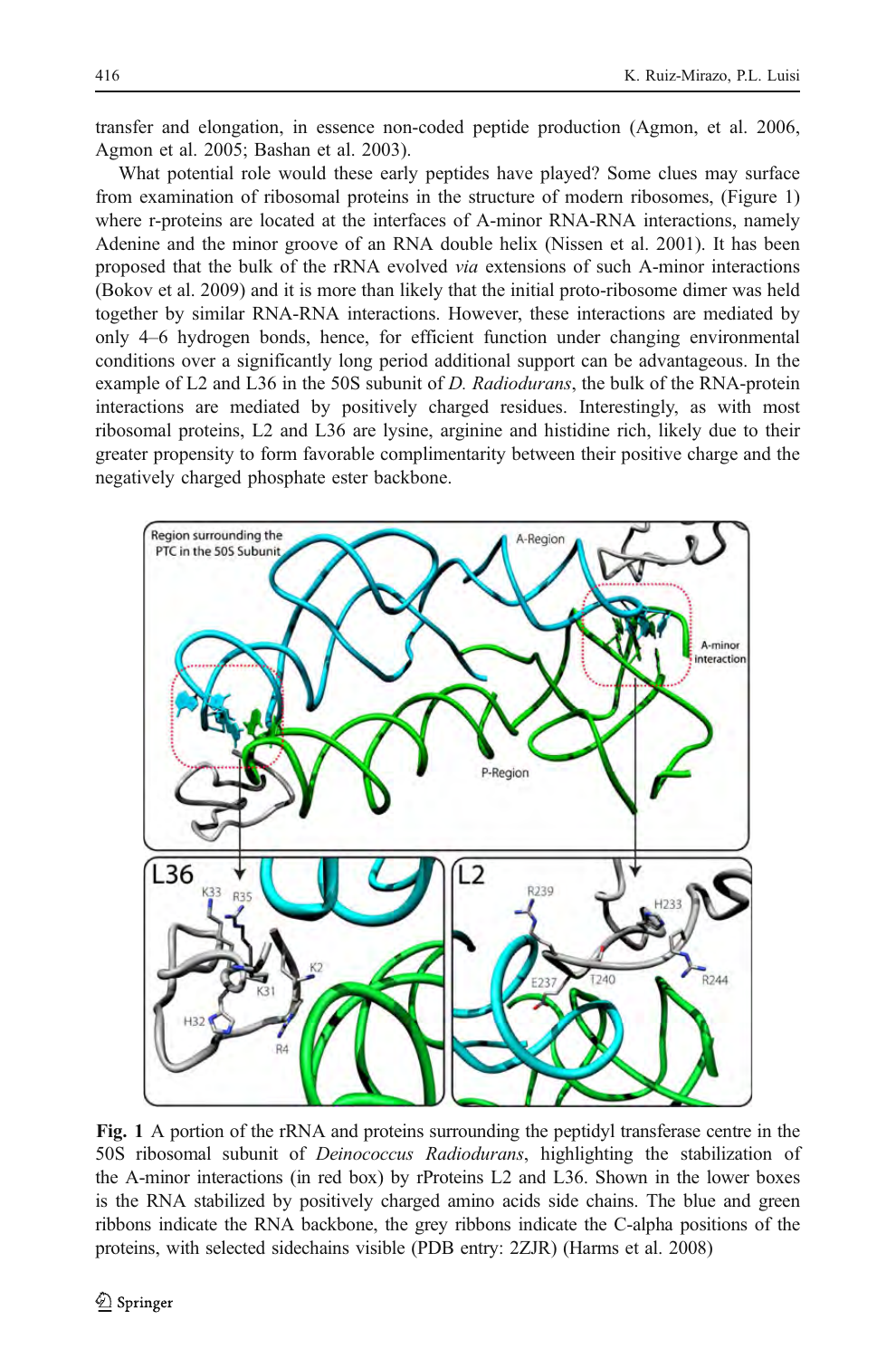These clues on stabilizing role that ribo-proteins play, may indicate the driving force for the production of small peptides in the RNA world in accord with the observation that even a small arginine rich peptide portion of the Tat protein (a HIV-1 regulatory protein), bind with high selectivity and affinity with its cognate RNA partner, the transcription activation response element (TAR) (Sannes-Lowery et al. 1997).

In a world where replication, metabolism and chemistry is governed by RNA, one of the survival traits that emerging peptides must have exploited was binding to the agents of their production. The amino acids most likely to fulfill this role of RNA binding are ones that are positively charged (e.g. histidine, lysine and arginine), those heavily involved in modern RNA binding motifs. Furthermore, it has been postulated that it is these amino-acids that have the a 'higher catalytic propensity' (Kun et al. 2007), making them the ideal candidates for a dual role entities, either as naked peptides or as RNA-peptide hybrids. These types of amino-acids bear chemical functionality that makes them rich in reactivity. For example the imidazole ring in histidine can act as proton transfer agent, as well as a nucleophilic catalyst (Roth et al. 1998). Similarly, the guanidine in arginine has the ability to stabilize transition states of certain reactions such as phosphate ester cleavage (Kim et al. 1991). Conceivably, even short unfolded peptides rich in 'lysine', 'histidine' and 'arginine' could have served as simple catalysts or cofactors (Kun et al. 2007), yielding a selection advantage over peptides without these aminoacids. In support of this claim it has been shown that 'random' oligomers and polymers containing imidazole have catalytic properties for a range of chemical reactions (Okhapkin et al. 2004; Wulff 2002).

A mechanism that could have 'super-charged' the catalytic propensity of these protopeptides would have been the formation of transition metal complexes involved in a larger range of chemical functionality and catalysis. For example short peptides, such as minimized constructs from avian prions and Amyloid-β peptides bind Cu(II) and Zn(II) ions with high affinity (Hornshaw et al. 1995; Syme et al. 2004), and Cu(II) and Zn(II) complexes that are coordinated by 'histidine' like moieties are fully functional catalysts for simple reactions such as manipulation of phosphate esters (Belousoff et al. 2008; Young et al. 1995) what would have been beneficial in an RNA world. Out of the pool of histidine rich peptides, it is possible that a certain amount could adopt a geometry enabling accommodation of transition metal ions, thus forming an 'active' site. A proposed example of a metallo-proto-peptide catalyst is shown in scheme 1, where a Cu(II) bound histidine rich peptide conjugate would be able to catalyze the hydrolysis of phosphate esters.



Scheme 1 Proto-peptide-metal complex as an early catalyst. A Copper(II)-histidine complex that could act as a potential phosphatase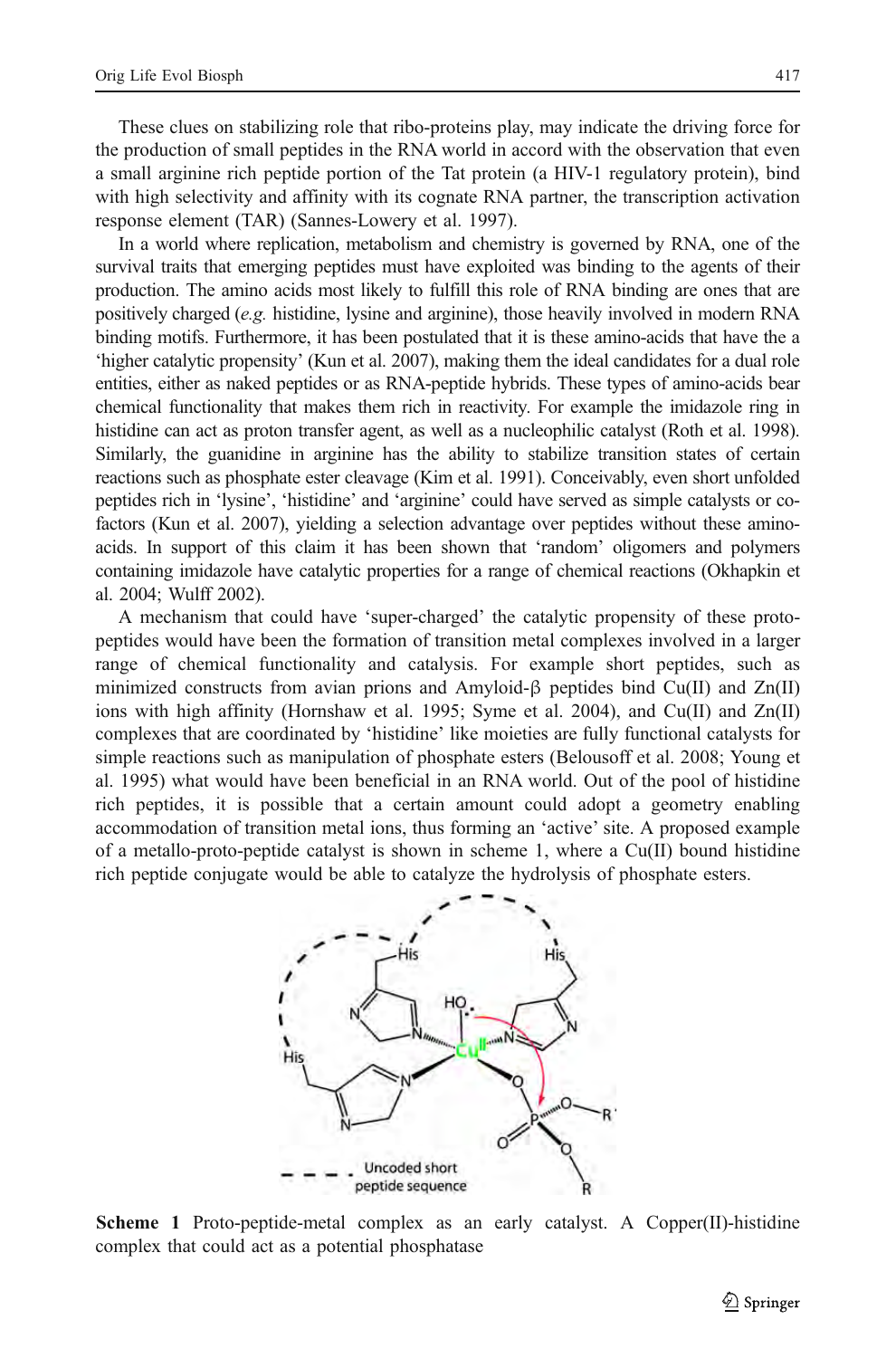We therefore propose that during the stage of uncoded translation preference for elongation may have been given to amino acids that were chemically compatible with the ribozyme reacting with them, as well as with other ribozymes and components in its immediate surroundings. Thus, suggesting preferred elongation of combinations of histidines, lysines and arginines in preference to other amino acids. A possible mechanism for such preference of the positively charged residues by the proto-ribosome could be the result of both substrate binding and product release. Positively charged amino acids were likely to fit well within the electrostatic field of the negatively charged RNA-made binding pocket. On the same principle, short peptides with large portion of positively charged amino acids could have spent more time in its surroundings before termination occurred. As at initial stages of the proto-ribosome evolution termination was likely to be a stochastic process, positively charged peptides probably had higher probability to be longer than neutral or acidic chains. Interestingly, phylogenetic analysis indicated that many of the last universal common ancestor (LUCA) peptide motifs are embedded within modern proteins involved in either RNA processing or nucleotide binding (Sobolevsky et al. 2007; Trifonov 2009; Trifonov et al. 2009). Moreover, LUCA motifs consistently contain a GKT peptide combination, supporting potential preference for that these amino acids  $(i.e. H, K, R)$  were the first to be incorporated into an early genetic code for coded protein production (Kun et al. 2007).

While the exact nature of the crossover from uncoded peptide elongation to the emergence of an amino-acid coding system is shrouded in mystery, evidence about how proteins interact with RNA in modern life can yield clues as to what sort of peptides were selected in an uncoded RNA world. If certain peptides were chemically selected and elongated, the pool of biological molecules available for the ribozymes to interact with becomes enriched with a smaller subset of amino acids or small peptides, concurrently opening the door for primitive coding mechanisms (such as coding coenzyme handles, Szathmary 1993) to emerge in the RNA world as well as providing rudimentary catalysts.

## Acknowledgments

We thank all members of the ribosome group at the Weizmann Institute for continuous interest for fruitful discussions. Support was provided by the US National Inst. of Health (GM34360), and the Kimmelman Center for Macromolecular Assemblies. CD is supported by the Adams Fellowship Program of the Israel Academy of Sciences and Humanities. AY holds the Martin and Helen Kimmel Professorial Chair.

## References

- Agmon I, Bashan A, Zarivach R, Yonath A (2005) Symmetry at the active site of the ribosome: structural and functional implications. Biol Chem 386(9):833–844
- Agmon I, Bashan A, Yonath A (2006) On ribosome conservation and evolution. Israel J Ecol Evol 52:359–374
- Bashan A, Agmon I, Zarivach R, Schluenzen F, Harms J, Berisio R, Bartels H, Franceschi F, Auerbach T, Hansen HAS, Kossoy E, Kessler M, Yonath A (2003) Structural basis of the ribosomal machinery for peptide bond formation, translocation, and nascent chain progression. Mol Cell 11:91–102
- Belousoff MJ, Tjioe L, Graham B, Spiccia L (2008) Synthesis, X-ray crystal structures, and phosphate ester cleavage properties of bis(2-pyridylmethyl)amine